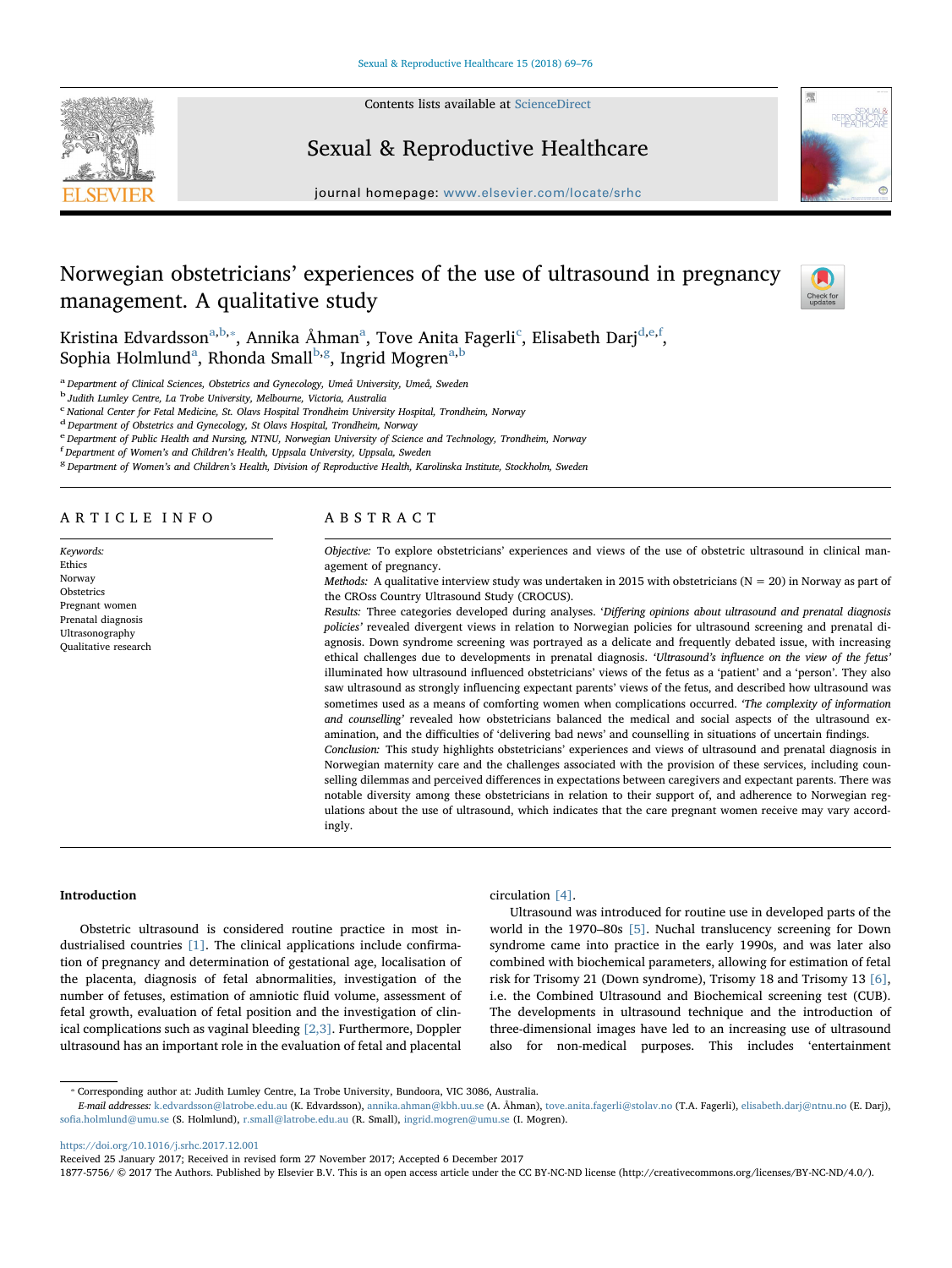ultrasounds' and providing expectant parents with souvenir images of the fetus, or determining the sex without medical indication [\[7,8\]](#page-6-5). Routine ultrasound examinations have been described globally as very appealing to pregnant women and their partners, and most women accept the offer when available, even though women are often not fully aware of the full purpose of the examination, and its limitations [\[9\].](#page-6-6)

Previous reports from the CROss-Country Ultrasound Study (CROCUS) have described ultrasound as an essential and valuable tool by obstetricians in low-, middle, and high-income countries [\[10](#page-6-7)–14]. However, its use has at times given rise to dilemmas in care, particularly when ultrasound findings are of uncertain significance  $[10,11]$ . Facilitating informed decision-making in situations of uncertainty has been described as "challenging" by obstetricians [\[15\]](#page-7-0), and counselling has been described as a "balancing act" [\[11\]](#page-6-8) because of the worry and anxiety expectant parents commonly experience when made aware that deviations have been found [\[9\].](#page-6-6)

In Norway pregnant women are offered one routine ultrasound examination between the 17th and 19th week of pregnancy [\[16\]](#page-7-1). The primary aim of this examination is to determine gestational age. At this routine scan, the number of fetuses, placental position and fetal anatomy are also examined [\[16\]](#page-7-1). According to the Norwegian Directorate of Health, prenatal diagnostic ultrasound shall only be performed when there is an indication for prenatal diagnosis, and the offer should be made early in pregnancy [\[17\]](#page-7-2).

Prenatal diagnosis is defined in the Biotechnology Act as examinations of fetal cells, the fetus or the pregnant woman with the purpose of obtaining information about fetal genetic traits or to detect or rule out disease or developmental anomalies [\[18\].](#page-7-3) Prenatal diagnosis includes the CUB-test where ultrasound forms part of the examination, or invasive procedures such as chorionic villus sampling or amniocentesis, examinations usually performed following a CUB-test indicating an increased risk for chromosomal abnormality. The indications for prenatal diagnosis are summarised in [Box 1](#page-1-0) [\[17,19\].](#page-7-2)

Only five centres in Norway are approved to perform ultrasound as part of prenatal diagnosis [\[19\]](#page-7-4), and the examination can only be performed following genetic counselling [\[17\].](#page-7-2) Termination of pregnancy in Norway is allowed up to 12 weeks of gestation, and after that, with permission from the Abortion Board up to  $21$  weeks  $+6$  days of gestation [\[20\],](#page-7-5) which means that termination may be an available option following an adverse diagnosis at the routine ultrasound examination depending on the severity of the diagnosis. While virtually all pregnant women in Norway undergo the second trimester routine ultrasound examination, only 12% of pregnant women undergo CUB screening [\[21\]](#page-7-6), and pregnant women cannot seek to undergo prenatal diagnosis outside of the public healthcare system. Routine ultrasound examinations and ultrasound as part of prenatal diagnosis are generally performed by midwives trained in ultrasound, while responsibility for follow-up of abnormal findings and management rests with the physician. The nature of work in obstetrics means that obstetricians frequently encounter difficult situations and complex decision-making. To date there is very little qualitative research undertaken where obstetricians' views and experiences of their challenging work have been in focus, particularly in relation to the use of ultrasound, and no previous study has addressed obstetricians' experiences of ultrasound during pregnancy in the Norwegian maternity care context. The purpose of this study was to explore obstetricians' experiences and views of the use of obstetric ultrasound in clinical management of pregnancy.

# Methods

# Study design

A qualitative study design was employed. Individual face-to-face interviews were undertaken with obstetricians working in maternity care  $(N = 20)$ , in order to explore their experiences and views in relation to the study aim. The study was part of the CROss Country Ultrasound Study (CROCUS), which is an international research project with a focus on obstetricians' and midwives' experiences and views of the use of ultrasound in pregnancy management in low-, middle- and high-income countries. The countries participating in CROCUS are Australia, Norway, Sweden, Rwanda, Tanzania and Vietnam.

# Recruitment and participant characteristics

Participants were recruited from five hospitals located in the central and southern parts of Norway. The hospitals were purposively selected to represent different characteristics in relation to level of care, annual number of births, and geographic location. Two were university hospitals and among the five Norwegian hospitals approved to perform ultrasound examinations as part of prenatal diagnosis. The remaining three were local hospitals of various sizes. The number of births at the hospitals ranged between 500 and 5100 annually. After ethical clearance, contacts were made via phone with each head of obstetrics and Gynecology. After consenting to the study to be undertaken, they also agreed to assist with recruitment of obstetricians. Participant information and consent forms were sent to the hospitals, and they were returned by mail or collected on site. Fifteen of the recruited obstetricians were female and five were male. Their ages ranged between 34 and 62 years (mean 47 years), and their work experience in obstetrics ranged between 6 months and 33 years (mean 15 years). Eighteen had specialist qualifications in obstetrics and gynecology and two were residents in obstetrics and gynecology. About one third of the obstetricians had work experience from other countries within and outside Europe. All participants had obstetric ultrasound training. More detailed information about the participants is presented in [Table 1](#page-2-0).

### Data collection procedures

The interviews were conducted by IM ( $n = 17$ ) and AÅ ( $n = 3$ ) in one week in November/December 2015. All participants were provided with written and verbal information about the study, and written consent was obtained prior to the start of each interview. A set of key domains, used across all countries participating in CROCUS, was discussed during interviews. These included ultrasound's role in

# <span id="page-1-0"></span>Box 1

Indications for prenatal diagnosis according to the Directorate of Health, Norway.

- Pregnant women who are 38 years or older at the expected time of delivery
- Pregnant women in cases where the woman herself or her partner:

– has previously had a child or a fetus with a serious disease or a developmental disorder (e.g. chromosome aberration)

- is at an increased risk of serious illness in the fetus and this condition can be ascertained (e.g. certain hereditary diseases)
- uses medications that can harm the fetus (e.g. antiepileptic medication)
- Pregnant women in whom suspicion of a developmental disorder has been raised by ultrasound examination
- In certain cases, pregnant women who are in a difficult life situation and who are convinced that they will be unable to cope with the extra strain involved in having a sick or disabled child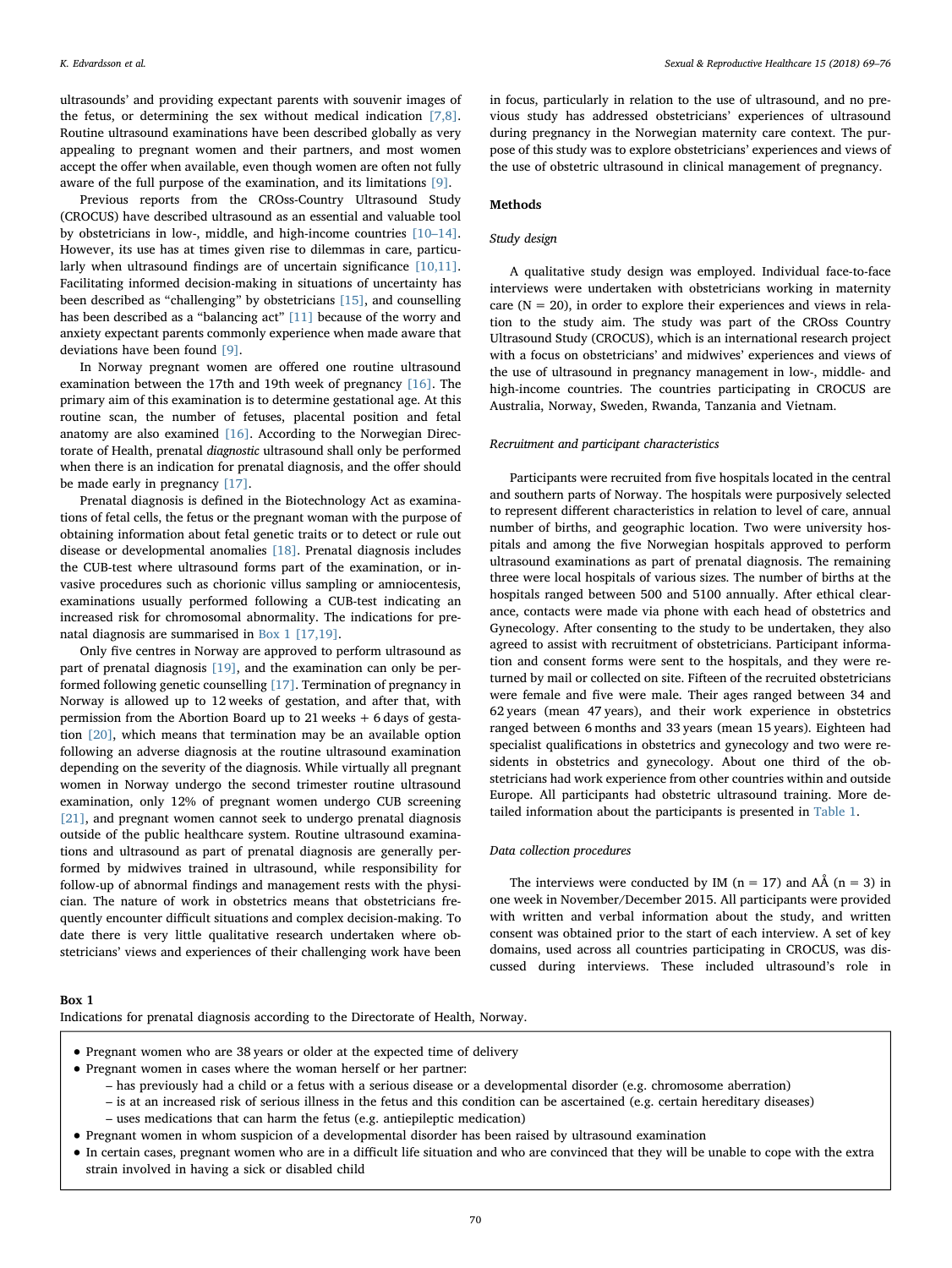<span id="page-2-0"></span>Table 1 Participant characteristics.

| Hospital no. | Participant no. | Hospital level                                 | Male/female          | Mean age, years | Mean length of experience, years |
|--------------|-----------------|------------------------------------------------|----------------------|-----------------|----------------------------------|
| 1.           | $1 - 4$         | Referral hospital/maternal-fetal medicine unit | 3 females<br>1 male  | 46              | 14                               |
| 2.           | $5 - 7$         | Local hospital                                 | 2 females<br>1 male  | 44              | 10                               |
| 3.           | $8 - 11$        | Local hospital                                 | 2 females<br>2 males | 50              | 18                               |
| 4.           | $12 - 13$       | Local hospital                                 | 1 female<br>l male   | 53              | 23                               |
| 5.           | $14 - 20$       | Referral hospital/maternal-fetal medicine unit | 7 females            | 45              | 13                               |

<span id="page-2-2"></span>\* In obstetrics.

pregnancy management, in clinical situations where the interests of maternal and fetal health may conflict, in relation to the fetus as a 'person' and a 'patient', and also in relation to community views, professional roles and ethical aspects. The interviews were digitally recorded and lasted between 19 and 54 min (mean 31 min).

# Data analysis

The interviews were transcribed verbatim and the initial analyses were performed by KE using qualitative content analysis [\[22\].](#page-7-7) This process involved: (I) reading through materials to get a sense of the content, (II) condensation of text through the identification of meaning units relating to the aim of the study, (III) abstraction and coding of meaning units, and (IV) grouping of content with shared meaning into categories. The process was iterative, i.e. involving continual checking between the interview text, meaning units, codes and categories. To facilitate this process, a colour scheme was used to ensure that each meaning unit or code could be linked to a particular interview. Recurrent topics were also discussed between the authors during the research process, from the time of data collection and throughout the data analysis. The preliminary categories were discussed back and forth between all authors, after which adjustments were made to the interpretation of data, labelling of categories and the presentation of results.

# Ethical considerations

An application for ethics approval was submitted to the Regional Committee for Medical and Health Research Ethics in Norway, however, the research team were informed that ethics approval was not needed, as no patients were involved (reference 2013/662). All participation was voluntary and based on informed consent. To ensure confidentiality, characteristics of the participants are presented at a group level only. Ethics approvals for the CROCUS study have previously been separately obtained from Sweden, Australia, Vietnam, Tanzania and Rwanda.

## Results

The analyses resulted in three categories based on three sub-categories each [\(Table 2\)](#page-2-1).

# Differing opinions about ultrasound and prenatal diagnosis policies

Widely divergent views on the 'one routine ultrasound only' approach

Widely divergent views were apparent in relation to the approach to pregnancy ultrasound in Norway with only one ultrasound examination in the second trimester routinely offered to pregnant women, and CUB screening only on specific indications. While some obstetricians expressed direct or implicit support for the current level of ultrasound use, or expressed trust in the authorities' regulations in relation to the use of ultrasound, others seemed dissatisfied with, or even expressed criticism over this approach. When probed about how many ultrasounds should be routinely performed in uncomplicated pregnancy, the answers ranged from one to five. The obstetricians who had work experience from other countries where ultrasounds were used more generously also stood out as more supportive of a larger number of scans.

'If the woman is completely healthy, I will do about three ultrasounds. I do a screening in the first trimester in week 12. I do a routine scan in week 18–19 and I would like to do one between 28 and 32 weeks. (#8, work experience outside Norway).

Obstetricians who preferred more scans, i.e. ultrasound examinations outside the bounds of the current guideline of one routine ultrasound, particularly emphasised the need for a first trimester ultrasound to allow for early identification of pregnancy complications or high risk pregnancies including multiple pregnancy, severe malformations, or missed abortion.

'It's horrible when we discover acrani, limb body wall complex, serious malformations in week 18-19-20. I think that's unnecessary. I think we mainly should have ultrasound in week 12 because of the twins and the serious malformations.' (#14).

Some obstetricians described how they carefully balanced the indications for ultrasound with the risk of performing unnecessary scans,

# <span id="page-2-1"></span>Table 2

Categories of Norwegian obstetricians' experiences and views in relation to the use of ultrasound in pregnancy management.

| Categories                                                             | Sub-categories                                                                                                                                                                                                                           |
|------------------------------------------------------------------------|------------------------------------------------------------------------------------------------------------------------------------------------------------------------------------------------------------------------------------------|
| I: Differing opinions about ultrasound and prenatal diagnosis policies | I:I Widely divergent views on the 'one routine ultrasound only' approach<br>I:II CUB screening a debated topic in Norway<br>I:III Increasing ethical challenges with developments in prenatal diagnosis                                  |
| II: Ultrasound's influence on the view of the fetus                    | II:I The influence of visualisation on obstetricians' views of the fetus as a patient and person<br>II:II Visualisation of the 'child to be' for expectant parents<br>II:III Visualisation as comfort when adverse outcomes are expected |
| III: The complexity of information and counselling                     | III:I Balancing the medical and social aspects of the examination<br>III:II Delivering bad news<br>III:III Counselling challenges in situations of uncertain findings                                                                    |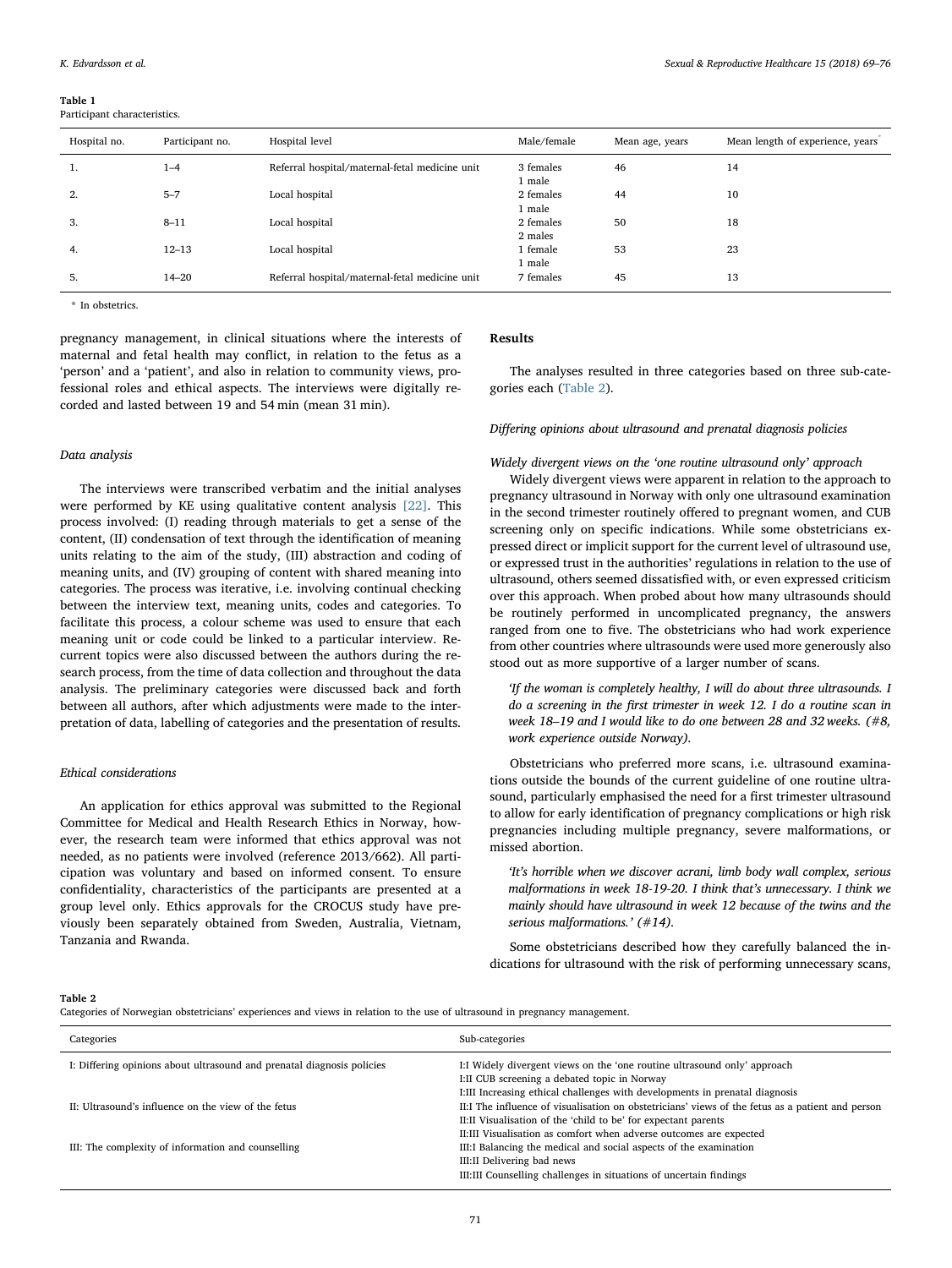while some portrayed themselves as more liberal in meeting maternal requests for ultrasounds that were not medically indicated, for example in situations of maternal worry about the pregnancy, or in situations where the obstetrician saw an ultrasound on maternal request as the fastest way to complete the consultation.

Physicians mentioned that ultrasounds with the aim of detecting or ruling out fetal anomalies were only to be undertaken at one of the five centres approved to perform ultrasound as part of prenatal diagnosis. However, one obstetrician raised the possibility of looking for such information if a woman requested it during a scan performed for other indications, for example in the investigation of vaginal bleeding. In the event of a suspected deviation, a referral was made to one of the University hospitals for further examination.

'You see it [nuchal translucency] occasionally and it partly depends on the woman asking for it, then I look for it. Even though it is prohibited, or how to put it. It should not be done really, but I still see it.' (#10).

The obstetricians who were supportive of the current level of use saw that there would be limited capacity to perform additional ultrasounds within the current system, they also voiced concern over the risk of performing unnecessary examinations. However, at the same time it was noted that a growing number of pregnant women turned to private providers to obtain ultrasound examinations, mainly for non-medical reasons such as the expectant parents' wish to 'see' the fetus.

There were also divergent views about whether CUB screening should be offered to all women, and providing women with a choice whether to continue the pregnancy or not in cases of severe abnormalities was emphasised as important by some.

'There is a big debate whether there should be a [routine] offer of a first trimester ultrasound examination. Personally I hope not, but it is linked to what I said in relation to the fetus' own worth, that one then focuses on looking for abnormalities, these are things that concern me in relation to that perspective.' (#7).

'We will never have a society without individuals who need support or who have different development or life trajectories. We can never reach that, so that's not a goal I have either. But I'm at the same time glad that we have the opportunity for women to decide themselves if they want to seek abortion or not.' (#4).

### CUB screening a debated topic in Norway

.

.

The obstetricians repeatedly compared the frequency of ultrasound use in Norway with the frequency of use in other countries. Except for being described as a country with conservative use of pregnancy ultrasound, they also experienced Norway as differing from other countries in terms of how prenatal diagnosis was perceived in the community. Comparisons were often made with the situation in neighbouring Denmark where, in stark contrast to Norway, universal CUB screening for Down syndrome is offered.

'I see it as a cultural difference between the Nordic countries, and that Norway is in a unique position there… We don't have a screening program targeted at Down syndrome, we don't… It is not an explicit aim to eradicate Down syndrome as I see it [to be] in Denmark. There is a goal there that such children should not be born, and they say that out loud. However, it is not accepted to say that here in Norway.'  $(#4)$ 

Down syndrome screening was portrayed by some as a sensitive issue to talk about, and mention was made of CUB screening being frequently debated in media and political discussions.

'This [CUB screening] has become a political discussion in the media, it has been a big thing.' (#7)

Increasing ethical challenges with developments in prenatal diagnosis

The obstetricians raised both hopes and fears in relation to the future of ultrasound in obstetrics and developments in prenatal diagnosis. While ultrasound was anticipated to become more important with knowledge about an increasing number of parameters to contributing to decision-making, they feared at the same time that developments in ultrasound and prenatal diagnosis would also bring new questions and challenges for maternity care.

'I think the more information we get about it [the fetus], the more choices we have, and the harder it becomes. There are probably some choices that will be impossible in a way. And then we have to deal with information about things that we would not have known if the technique were not where it is now. Maybe we open up a world which we should have been spared from… All technology that drives us forward also raises such questions.' (#9)

Some obstetricians described entering an ethically challenging 'grey zone', in which minor abnormalities, or even traits in individuals potentially could be identified, laying the ground for selection and 'engineered babies'. Some described technical advancements as 'pushing the limits', and believed that information obtained could potentially put people in very difficult or even unbearable decision-making situations.

'And it will be a huge grey zone that surely will be very big in the future, where you can detect something that in itself is not a disease, but that is more a characteristic of an individual, and I think that actually becomes ethically very questionable.' (#1)

Ultrasound's influence on the view of the fetus

.

.

The influence of visualisation on obstetricians' views of the fetus as a patient and person

A common view among the obstetricians was that the fetus becomes a patient when a diagnostic examination of the fetus is performed, and generally this is an ultrasound examination. Some perceived the fetus to be a patient the first time the obstetrician met the pregnant woman, some when the human features were visualised through ultrasound, and some saw viability as the crucial point in time when the fetus could be regarded as a patient.

''I would say that the fetus is a patient to the highest degree, as soon as we put the probe on, I would say the fetus is a patient because we are doing a diagnostic examination of the fetus.' (#1).

In general, obstetricians expressed views that the fetus becomes a 'person' at some stage during pregnancy. Although there were variations in opinions about at what stage, a common standpoint was that the fetus gained more personhood the further the gestation progressed, with viability depicted as an important milestone. The ultrasound examination was also mentioned as significant, because the fetal traits then became known to the obstetrician. Others had no particularly strong personal view, rather it was related to the expectant parents' views, and also whether the pregnancy was to continue or not.

'A person per se is probably when it has a chance to survive. That would be in gestational week 24–25…' (#10).

However, even though the obstetricians had different views in relation to if and when the fetus could be regarded as a patient and a person, the views were unanimous in regards to the health interest of the woman as always taking priority over that of the fetus.

'We have a principle in obstetrics in Norway that the mother takes precedence. That is our paramount principle.' (#14).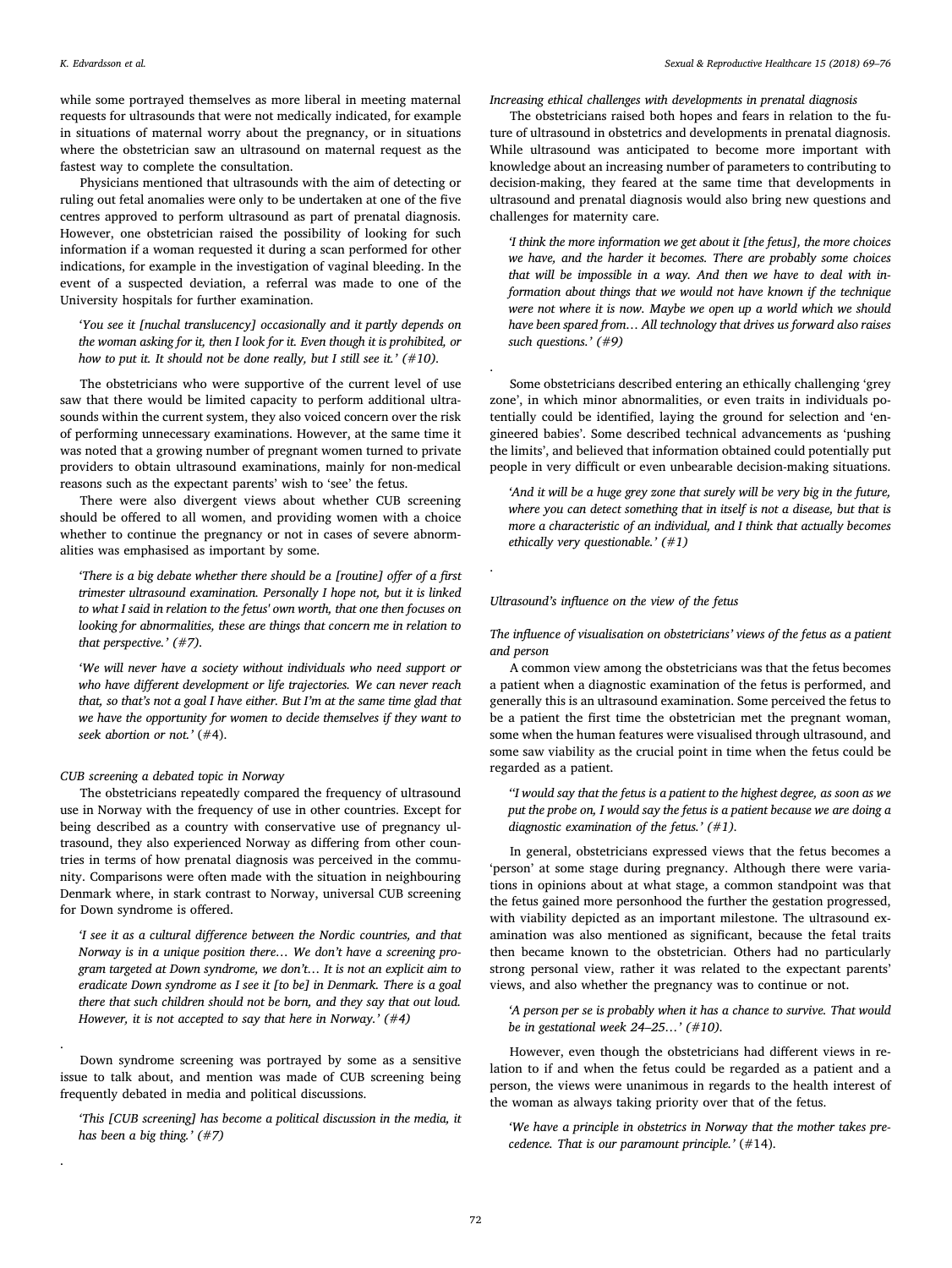# Visualisation of the 'child to be' for expectant parents

The obstetricians felt that ultrasound also had a significant impact on expectant parents' view of the fetus, and some described how expectant parents who underwent an early ultrasound could be 'caught by surprise' over how human the fetus already looked at the end of the first trimester.

'The experience is that many people are very surprised by what they see. How developed… they can see a human being, they look at 12 weeks and they can see that everything is there...  $(\#1)$ .

Visualisation was experienced as having the potential to increase emotional stress in those situations where the woman had seen repeated images of an apparently healthy fetus, but subsequently experienced a spontaneous abortion. The ultrasound image showing 'a whole human being with arms and legs' was also said sometimes to cause expectant parents to be shocked or upset if they had past experiences of a miscarriage or an abortion.

### Visualisation as comfort when adverse outcomes are expected

Some obstetricians described the value of ultrasound when counselling parents in situations where complications had occurred. For example, in situations when abnormalities were identified, they could use ultrasound to visualise and put emphasis on positive aspects of fetal health and development.

'We always try to give them an image of something beautiful. We put emphasis on the good aspects. Especially if we find major abnormalities, we [first] have to ascertain the diagnosis, [but] we show the positive things as well. If there is a serious heart abnormality, we show them that there are beautiful hands and feet, that the kidneys look good, important with good kidneys and spine, such things.' (#14).

In cases where the prognosis was poor and the baby was expected to have little chance of survival at birth, spending time visualising the fetus and capturing images for the expectant parents to keep as a memory of the child they may lose was also described as important.

'We've had several with serious malformations, where we know that most likely the fetus or baby will die at birth. Severe skeletal dysplasia, Trisomi 18, Trisomi 13, who choose to continue the pregnancy. We spend a lot of time providing them with beautiful images, 3D images.' (#14).

'I try to get good images of the profile, especially if I know that there is something serious. Then they want a memory.'  $(\#17)$ .

# The complexity of information and counselling

# Balancing the medical and social aspects of the examination

The obstetricians reported that during the routine ultrasound examination in the second trimester, expectant parents in general expected to obtain information about, and reassurance of fetal wellbeing, to know the fetal sex, and also to obtain keepsake images of the fetus.

'Many are very interested in knowing the sex, that seems to be the main focus for many, but they wish to know that everything looks fine, that everything is normal.' (#7).

# 'Of course everyone wants an image.' (#20).

The obstetricians repeatedly mentioned having to balance and negotiate the medical and social aspects of the routine ultrasound examination. While in general, participants emphasised that producing images and finding out the sex were important aspects for expectant parents, these were not relevant from a medical perspective and outside the purpose of the examination.

'Yes, I think very often that those who come, especially for screening when they perhaps are more concerned about the sex... We're of course, a little more occupied with checking that everything looks fine… they

often wish to bring a picture home. Trying to get an idea of what the child looks like… I want to see if the anatomy is normal, I am not so concerned about the facial features.' (#16).

Frustration was ventilated over the 'entertainment' aspect of ultrasound. A clear conflict of interest was described when the ultrasound operator's focus was on the clinical purpose of the examination, while at the same time the expectant parents' focus was perceived as being on getting good images and 'seeing the baby'.

Sometimes I have the sense that they perceive the ultrasound examination to be a show… We do not want the whole family to be present, we do not want to have children present. Sometimes they bring mother, mother-inlaw, and their own children. This is a medical examination for us, it is our work context, we have a job to do. For many it's an opportunity to see the baby. And you have different interests now and then, what the target of the investigation is. They want to have a nice picture, they want to know the sex, they want their due date….…So it can almost be a conflict of interests...' (#14).

It was also explained that adverse findings could be a bigger shock for expectant parents when their expectation of the routine ultrasound examination was to get good images and to 'meet the baby', a situation framed as a pleasant family event rather than a medical examination.

'The shock may be even greater for many when we say "there is something that is not right." Because they are coming with the idea of that "now I'm going to see my baby," "now I'm going to get a nice picture" and this should be a cozy happening.'  $(\#14)$ .

However, the experience was different for those who worked at the University hospitals, where pregnant women came for further investigation once an abnormality had been found, and thus they already knew about potential complications.

Some obstetricians thought that expectant parents had unrealistic expectations in relation to ultrasound's capacity. Emphasising that the ultrasound cannot rule out all deviations was described as important in these consultations.

'And I think some have slightly exaggerated expectations of what ultrasound is able to do. I think they take it almost as a guarantee that they will get a healthy baby, when we find that everything looks normal on the ultrasound.' (#1).

# Delivering bad news

One of the most difficult aspects of the obstetricians' work was portrayed as the moment when the probe was put on the pregnant woman's abdomen, and where the obstetrician instantly realised that there was going to be an adverse pregnancy outcome, such as in the cases of intrauterine death or severe abnormalities incompatible with life. The interviews highlighted that each ultrasound brought the potential for a negative discovery, and the immediacy of results meant that the ultrasound constituted a significant turning point in pregnancies where adverse discoveries were made.

If the pregnant woman had experienced reduced fetal movements or bleeding, then the obstetrician described it differently, because the woman was then a little prepared for something being wrong with the pregnancy. However, the instances where there were not prior warnings were portrayed as particularly difficult for the obstetricians to manage, as they were the sole carrier of the bad news.

'I dread the burden to convey a finding that is incompatible with life.' (#9).

One obstetrician working at one of the university hospitals and thus one of the referral centres disclosed recurrent feelings of having 'destroyed lives' by delivering bad news following ultrasound examinations:

'Sometimes you go home from work and think that now I have destroyed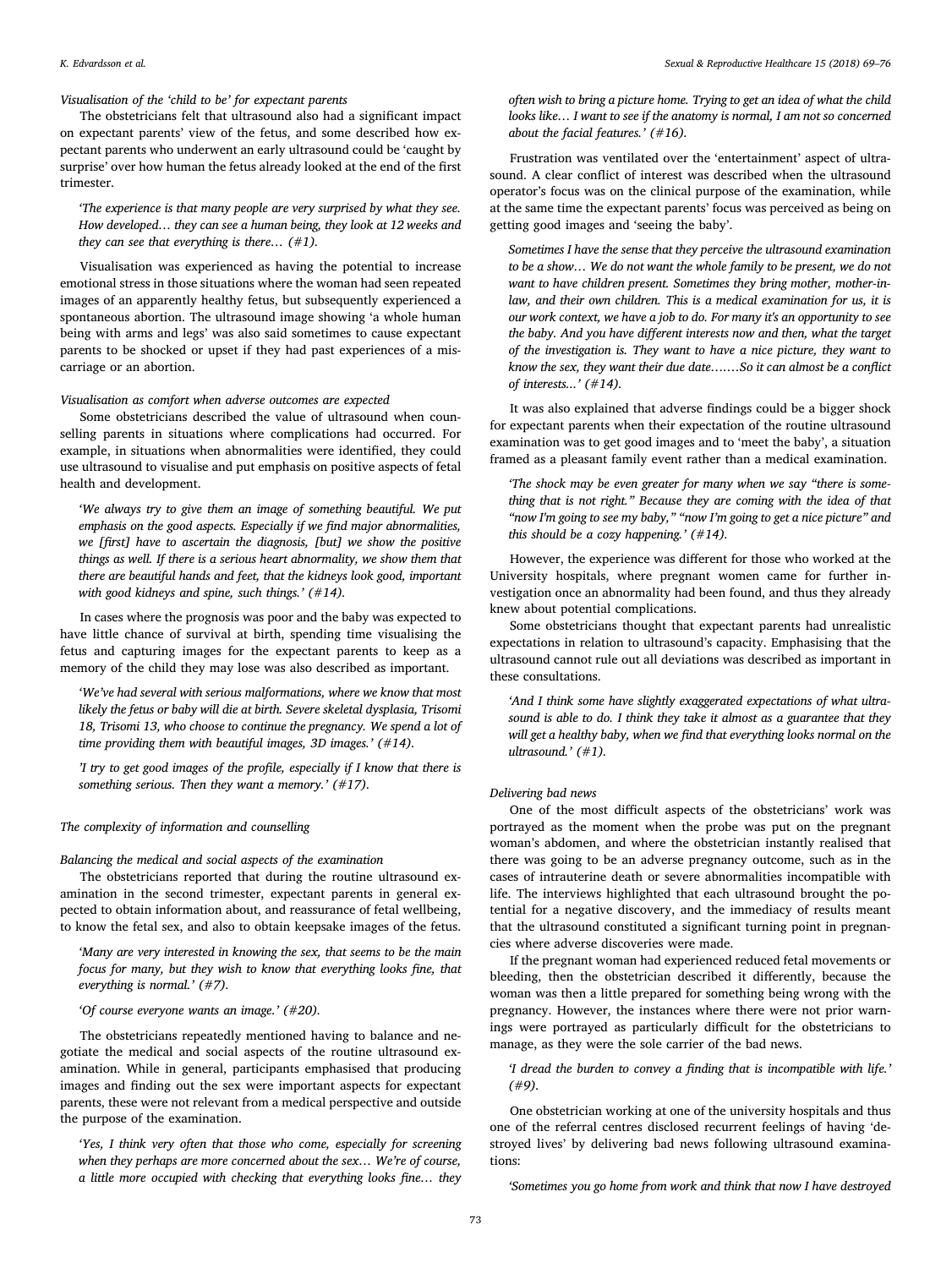many lives, that's ahhhh….… Again and again. The only thing you do is tell people that everything is just bad... All you do is tell people negative things and then you do not have a good day when you leave work.'  $(#14).$ 

'Bringing the job home' after experiencing a 'tragic' event was commonly mentioned. While this was described as difficult, participants felt that this was a fairly normal response and showed that they were not cold-hearted.

'I often bring it home with me… it hurts me in a way, but it does not bother me so much that I cannot do other things. But there are many fates that are affected… It would be unnatural if you did not react afterwards in some of the situations we have.'  $(\#2)$ .

# Counselling challenges in situations of uncertain findings

Situations where the findings of an ultrasound examination were of an uncertain nature, or where the prognosis of an abnormal finding was impossible for obstetricians to predict, were also described as among the most difficult aspects of obstetric practice.

'The most difficult with ultrasound examinations is when we have findings that we do not know the significance of. Or if you have findings where you know the prognosis is poor, but not how poor the prognosis is. Diaphragmatic hernia for instance is difficult, or corpus callosum agenesis, is also difficult, syndromes with different potential outcomes. I find it difficult to explain it.' (#17).

Noticing a deviation, without knowing what it would mean for the health and development of the child, but at the same time having an obligation to inform expectant parents about all findings, was described as a challenging part of an obstetrician's job. Being open about the uncertainty was seen however, as being the most constructive strategy in counselling.

'It's terrible not being able to give an answer. I find that the more open we are about it being difficult and that we may not be able to provide an answer, the easier it gets to communicate with them.' (#14).

The obstetricians explained that many patients turned to the Internet to find out more about a fetal condition. To avoid patients being wrongly informed, the obstetricians put a lot of emphasis on explaining the situation and clarifying expectant parents' misconceptions, also allowing for repetition of information. Some even gave out their private home phone numbers in complicated cases, so that the pregnant woman could obtain more and relevant information, whenever needed. The important role of team work was also emphasised, where relevant specialists would step in and assist in counselling and decision-making in relation to their area of expertise, and where social workers would provide additional support if needed.

'The woman has almost an open line to us, they even get our personal phone numbers. So she can call us anytime, if there are more questions'  $($  $#15)$ .

It was also emphasised that findings from routine ultrasound examinations sometimes caused more harm than good, if deviations were found that subsequently turned out to be of no clinical relevance.

'I think that it is experienced as a crisis almost if something wrong is detected with a fetus… I think sometimes we give the patient a very worrying pregnancy with many examinations around anatomical changes that are perhaps not that big, or perhaps some temporarily discovered anatomical changes that will be of no importance to the child that will be born. I think it can be perceived as very how can I express it… that the pregnancy takes on a negative connotation.' (#18).

Uncertain ultrasound findings were also discussed in relation to abortion legislation, in which the gestational week was an important factor to consider in decision-making. Obstetricians described decision-

making to be particularly tricky in situations where a more certain diagnosis would be possible as the fetus developed, but at the same time, where waiting for this development meant that the legal cut-off for termination of pregnancy would pass. It was mentioned that, in some instances, women travelled abroad to access abortion at a later gestation than would be allowed in Norway.

'We have a very strict abortion law in Norway. That is why some women go to Sweden (Termination on a woman's request is allowed before the expiry of the 18th week in Sweden, and between week 18 and 22 only following approval from the National Board of Health and Welfare.) if we know that we are a little pressed for time.' (#14)

# Discussion

.

The results of this study show considerable differences in attitudes towards the use of ultrasound among the participating obstetricians, and furthermore, that the Norwegian regulations about the use of ultrasound during pregnancy were not unanimously supported or adhered to. The findings furthermore highlight many challenging aspects of obstetric care, related in particular to differing expectations, adverse ultrasound findings and counselling.

Ultrasound is now one of the most debated and questioned medical technologies in Norway, however, interestingly, it took 20 years of clinical use before pregnancy ultrasound was considered to pose ethical issues [\[23\]](#page-7-8). CUB screening, which has an uptake of 12% in Norway compared to 95% and 92% in Denmark and Finland [\[21\],](#page-7-6) and 33% in Sweden [\[24\],](#page-7-9) has been widely discussed in Norwegian politics and media. The polarisation which has characterised the Norwegian debate, between the hope of clinical benefits and fear of the risk for increased fetal selection on the grounds of social acceptability, was also apparent in the present study [25–[27\].](#page-7-10)

The views of the participants who were supportive of more scans are in line with those of others who have argued that the routine use of ultrasound, including the second trimester routine ultrasound examination and first trimester CUB screening, can be an important autonomy enhancing strategy [\[28\].](#page-7-11) By getting information about the status of the fetus, the pregnant woman can make an informed decision about whether to undergo further invasive testing, and ultimately, whether or not to continue the pregnancy, in cases of severe abnormalities. However, others have voiced concerns that pregnant women may increasingly lose their freedom to choose not to undergo prenatal diagnosis, and the risk of 'routinisation' of such medical interventions [\[29\]](#page-7-12). Thus, 'routinisation' may have the opposite effect on pregnant women's autonomy, if they face subtle or overt pressure to conform to community expectations of undergoing ultrasound examinations and other tests in pregnancy [\[29\].](#page-7-12) A study conducted with pregnant women in Norway prior to their 18-week routine ultrasound revealed that while women had a strong desire to have an ultrasound, they also mentioned that social pressure to accept the offer of a scan exists [\[30\]](#page-7-13). In the light of this, unwanted consequences of routinisation of interventions are important to consider as new prenatal diagnostic technologies are introduced and rolled out in maternity care. In the context of a worldwide trend of growing demand for, and use of pregnancy ultrasounds, it also seems important to emphasise the position of the International Society of Ultrasound in Obstetrics and Gynecology (ISUOG) and the World Federation of Ultrasound in Medicine and Biology (WFUMB), who recommend that ultrasounds without medical benefit should be avoided due to some remaining uncertainty regarding the biological effects of energy exposure to the developing fetus. They also recommend against non-medical use of ultrasound when the purpose is merely to provide images of the fetus [\[8\]](#page-6-9).

Some of the study participants raised concerns over entering an ethically challenging 'grey zone', the risk of 'engineered babies' and medico-technical advancements in maternity care as 'pushing the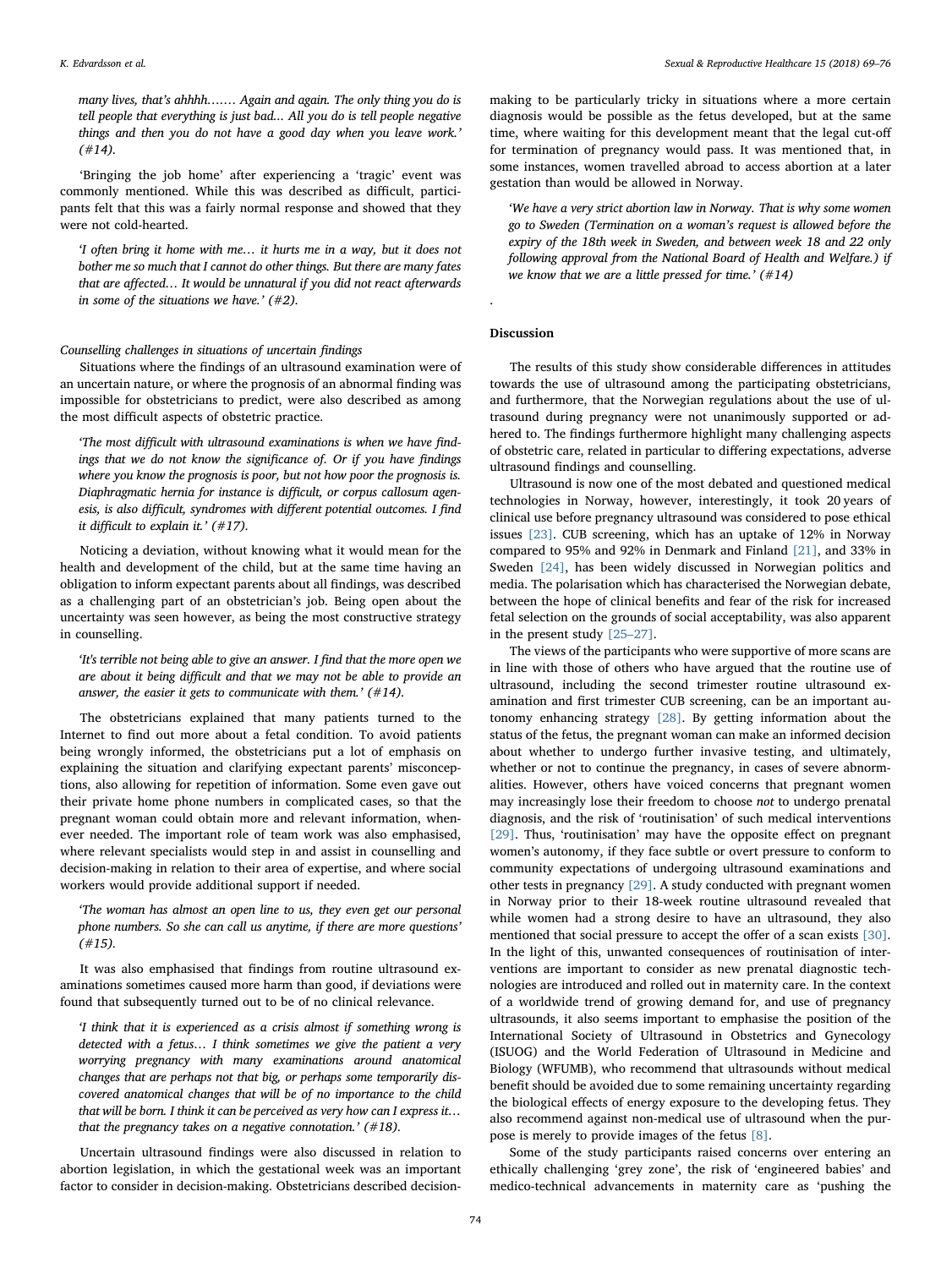limits'. Others have also called for a discussion about what limits to put on powerful new technology to prevent misuse, because fast evolving technology has the potential to transform our society by preventing the birth of individuals with certain disabilities, and by trait- or sex-selection [\[31\]](#page-7-14). Our study findings are also supported by our previous findings from Sweden and Australia, where midwives in particular voiced fears and ethical concerns over increasing 'selection' due to prenatal diagnosis, with lower acceptance of disability in the community as a consequence [\[32,33\].](#page-7-15)

Our findings are consistent with previous literature where visualisation of the fetus has been described as influencing views of the fetus as a 'person' and a 'patient', and as influencing the establishment of maternal-fetal relationships [\[9,30,34\].](#page-6-6) Receiving a diagnosis of fetal anomaly after an ultrasound examination has been described as a traumatic experience for expectant parents [\[35\]](#page-7-16) and while non-lethal fetal abnormalities may increase maternal-fetal attachment [\[36\]](#page-7-17), women may find it difficult to become attached to the baby if the prognosis for survival of the baby is poor [\[35\]](#page-7-16). A novel aspect of this research, however, was the finding that obstetricians took the opportunity to use ultrasound to emphasise positive aspects of fetal health and development when abnormalities had been identified, and creating memories for expectant parents in situations where a poor outcome was expected. Others have also reported that the ultrasound operator can have an important role in facilitating understanding and providing precious time with the baby in these situations [\[37\].](#page-7-18)

Our findings show how obstetricians have to negotiate the medical with the social aspects of the ultrasound examination, i.e. finding out the sex and obtaining good images. Previous studies have also indicated that the expectations of the routine ultrasound examination can differ considerably between expectant parents and caregivers, with the 'entertainment' aspects of ultrasound increasing in response to the demand from expectant parents [\[11,38,39\]](#page-6-8).

However, as raised by the study participants, when prepared for a 'pleasant family event' rather than a medical examination, expectant parents may be less prepared in the advent of adverse findings [\[9,40\]](#page-6-6). A particularly problematic area is the identification of deviations for which the clinical relevance is unclear. While the physician are obliged to convey information obtained from an ultrasound, findings of uncertain nature have the potential to cause a great deal of worry and anxiety for expectant parents [\[9\]](#page-6-6), something that poses dilemmas for counselling in care [\[41\]](#page-7-19). Delivering bad news following an ultrasound was described as one of the most challenging aspects of obstetric care by the participating obstetricians. While there is a growing number of studies reporting pregnant women's experiences [\[9,40\],](#page-6-6) there is to date limited research into the challenges obstetricians face in this context. In a study from Australia, professionals working in fetal medicine settings also felt that their work was both personally and professionally challenging, and that it took a toll on their daily lives, including 'bringing work home', dreaming about patients, feelings of being 'weighted down' and 'burnt out'. Consistent with our findings here though, they also saw the emotional side of the work as 'unavoidable' and an 'acceptable consequence' [\[42\]](#page-7-20). One coping strategy used by physicians in this context has been described as a process of separating one's emotional response from the patient situation to alleviate moral distress post difficult clinical encounters or moral dilemmas [\[43\]](#page-7-21). Other coping strategies have been described to include both humour and crying, keeping healthy doctor-patient boundaries [\[43\]](#page-7-21), and talking informally with colleagues, friends or family [\[44\]](#page-7-22).

The discovery of fetal deviation occurs during the examination and there is little time for the clinician to prepare to deliver the negative news. Delivering bad news in a prenatal context can be challenging and requires compassion, emotional intelligence, sensitivity and commitment to support the expectant couple after the diagnosis has been revealed [\[45\].](#page-7-23) As the area of imaging technology and prenatal diagnosis is constantly evolving, many diagnoses that before were identified after birth are now being made prenatally [\[1\],](#page-6-0) which reasonably means that

obstetricians and other maternity care professionals are facing a parallel increase in management of such diagnoses.

## Trustworthiness

Credibility was addressed in this study though recruitment of participants of different genders and ages, and from settings with different hospital and geographic characteristics. Furthermore, some of the interviewed obstetricians had obstetric work experience from other countries, which contributed contrasting reflections and views in relation to the use of ultrasound in Norway. Dependability was ensured by the use of a topic guide, which meant that the same topics were brought up for discussion in all interviews. The interviews were performed by two Swedish researchers, which did entail some risk of misinterpretations. However, the interviewers, an obstetrician (IM) and a midwife (AÅ) respectively, were both very familiar with the study context and also with the Norwegian setting (IM), which meant that they were able to ask relevant follow-up questions during interviews and facilitate the participants' expressing their views at length. We believe the findings of this study are transferable to similar hospital settings in Norway due to the purposive selection of hospitals of different sizes and geographical locations.

# Conclusions and implications for practice

This study highlights obstetricians' experiences and views of ultrasound and prenatal diagnosis in Norwegian maternity care and the challenges associated with the provision of these services, including counselling dilemmas and differing expectations between caregivers and expectant parents. There was notable diversity among these obstetricians in relation to their support of, and adherence to Norwegian regulations about the use of ultrasound, which indicates that the care pregnant women receive may vary accordingly. Comprehensive information to expectant parents about the aim of the routine ultrasound examination is important to decrease the risk of misunderstanding and disappointment during the examination. It seems important to consider the views of pregnant women in further discussions of the level of provision of these services.

## Authors' contributions

KE, AÅ, TAF, SH and IM designed the study, TAF recruited participants, and IM and AÅ performed the data collection. KE conducted the analyses with input from AÅ, TAF, SH, ED, RS and IM, and drafted the manuscript. All authors contributed to revising the manuscript and approved the final version.

### References

- <span id="page-6-0"></span>[1] [Bijma HH, van der Heide A, Wildschut HI. Decision-making after ultrasound diag](http://refhub.elsevier.com/S1877-5756(17)30037-X/h0005)[nosis of fetal abnormality. Reprod Health Matters 2008;16\(Suppl. 31\):82](http://refhub.elsevier.com/S1877-5756(17)30037-X/h0005)–9.
- <span id="page-6-1"></span>[2] [Whitworth M, Bricker L, Mullan C. Ultrasound for fetal assessment in early preg](http://refhub.elsevier.com/S1877-5756(17)30037-X/h0010)[nancy. Cochrane Database Syst Rev 2015;7:CD007058.](http://refhub.elsevier.com/S1877-5756(17)30037-X/h0010)
- [3] [Bricker L, Medley N, Pratt JJ. Routine ultrasound in late pregnancy \(after 24 weeks'](http://refhub.elsevier.com/S1877-5756(17)30037-X/h0015) [gestation\). Cochrane Database Syst Rev 2015;6:CD001451.](http://refhub.elsevier.com/S1877-5756(17)30037-X/h0015)
- <span id="page-6-2"></span>[4] Stampalija T, Alfi[revic Z, Gyte G. Doppler in obstetrics: evidence from randomized](http://refhub.elsevier.com/S1877-5756(17)30037-X/h0020) [trials. Ultrasound Obstet Gynecol 2010;36\(6\):779](http://refhub.elsevier.com/S1877-5756(17)30037-X/h0020)–80.
- <span id="page-6-3"></span>[5] [Nicolson M, Fleming JEE. Imaging and imagining the fetus: the development of](http://refhub.elsevier.com/S1877-5756(17)30037-X/h0025) [obstetric ultrasound. Baltimore: Johns Hopkins University Press; 2013.](http://refhub.elsevier.com/S1877-5756(17)30037-X/h0025)
- <span id="page-6-4"></span>[6] [Barnden K. Early screening. Imaging 2015;17\(1\):16](http://refhub.elsevier.com/S1877-5756(17)30037-X/h0030)–9.
- <span id="page-6-5"></span>[7] [Leung JL, Pang SM. Ethical analysis of non-medical fetal ultrasound. Nurs Ethics](http://refhub.elsevier.com/S1877-5756(17)30037-X/h0035) [2009;16\(5\):637](http://refhub.elsevier.com/S1877-5756(17)30037-X/h0035)–46.
- <span id="page-6-9"></span>[8] [Salvesen K, Lees C, Abramowicz J, Brezinka C, Ter Haar G, Marsal K. ISUOG-](http://refhub.elsevier.com/S1877-5756(17)30037-X/h0040)[WFUMB statement on the non-medical use of ultrasound, 2011. Ultrasound Obstet](http://refhub.elsevier.com/S1877-5756(17)30037-X/h0040) [Gynecol 2011;38\(5\):608.](http://refhub.elsevier.com/S1877-5756(17)30037-X/h0040)
- <span id="page-6-6"></span>[9] [Garcia J, Bricker L, Henderson J, Martin MA, Mugford M, Nielson J, et al. Women's](http://refhub.elsevier.com/S1877-5756(17)30037-X/h0045) [views of pregnancy ultrasound: a systematic review. Birth 2002;29\(4\):225](http://refhub.elsevier.com/S1877-5756(17)30037-X/h0045)–50.
- <span id="page-6-7"></span>[10] Å[hman A, Persson M, Edvardsson K, Lalos A, Graner S, Small R, et al. Two sides of](http://refhub.elsevier.com/S1877-5756(17)30037-X/h0050) [the same coin: an interview study of Swedish obstetricians](http://refhub.elsevier.com/S1877-5756(17)30037-X/h0050)' experiences with ul[trasound during pregnancy. BMC Preg Childbirth 2015;15\(304\).](http://refhub.elsevier.com/S1877-5756(17)30037-X/h0050)
- <span id="page-6-8"></span>[11] [Edvardsson K, Small R, Persson M, Lalos A, Mogren I. 'Ultrasound is an invaluable](http://refhub.elsevier.com/S1877-5756(17)30037-X/h0055)